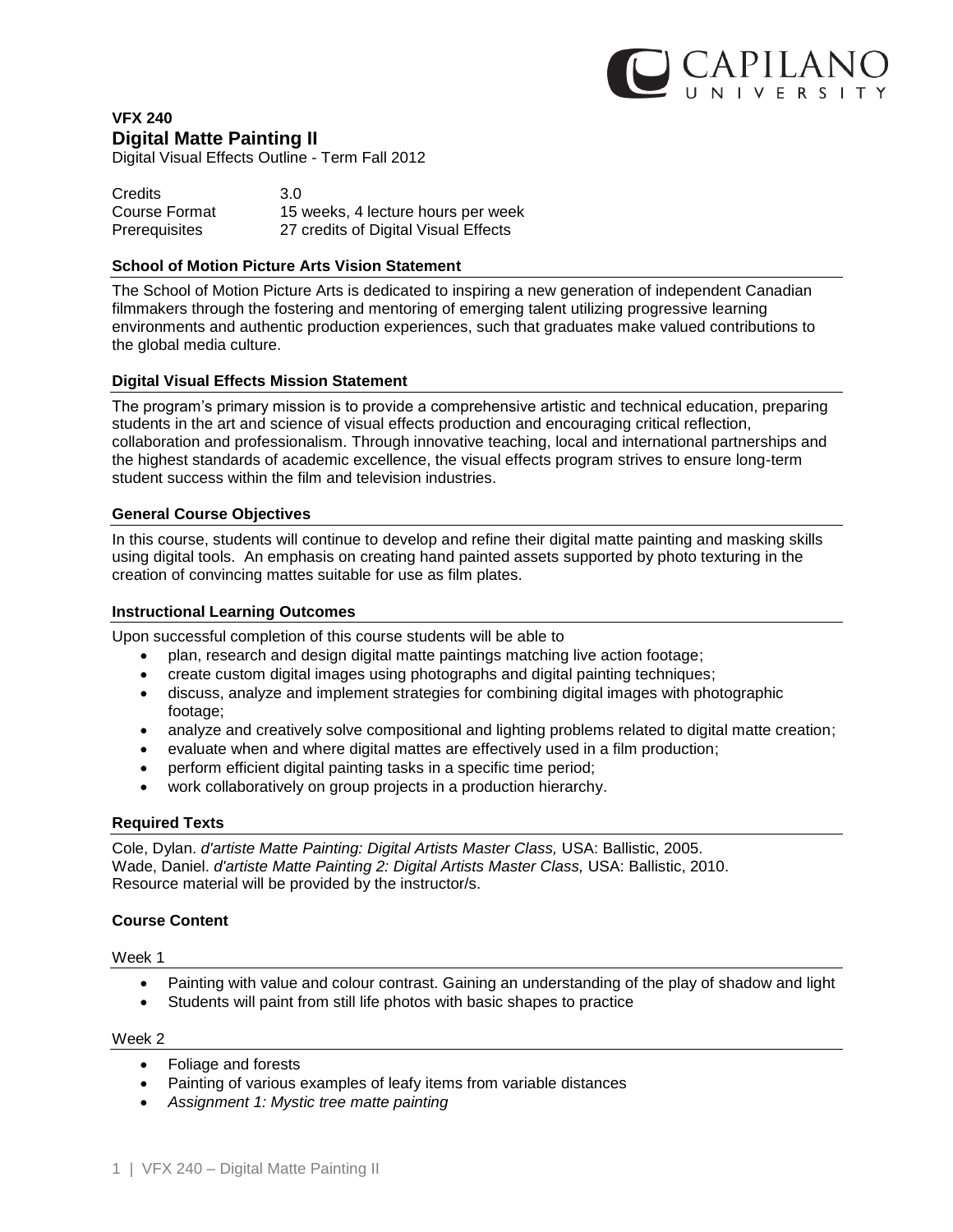#### Week 3

- Techniques for painting ice and water
- *Assignment 2: Ice world matte painting*

### Week 4

- Clouds and mist painting techniques
- Day, night, sunset, wispy, cumulous, and all.

### Week 5

- Planets and worlds unknown
- *Assignment 3: Alien planet matte projection*

### Week 6

- Ch-ch-changes! Changing from spring to fall, summer to winter, dry to rainy
- *Assignment 4: Changing a spring or summer day photo to a rainy fall day*

# Week 7

- Painting metals new, brushed, and distressed
- In class exercises painting from photo examples

### Week 8

- City painting techniques and perspective
- Creating new building frontage from existing elements
- *Assignment 5: City extension matte painting*

### Week 9

- Fire and destruction destroying an environment
- *Assignment 6: City destruction matte painting*

# Week 10

- Space station 2280AD. A space station of the future, self sustained and huge. Establishing scale through lights and details. Adding miniature panels
- *Assignment 7: Space station and backdrop matte painting*

# Week 11

- Natural disasters Volcanos, earth quakes and avalanches
- Examining colours and effects on an environment
- Discussion of great disasters such as Pompei, and others to establish the need for such references in matte painting

# Week 12

- Creating a matte painting for a visual effects shot for a live-action film production
- *Term Group Project: Creating a matte painting for a visual effects shot for a live-action film production*

#### Week 13

- Project review and revisions
- *Term Group Project: Creating a matte painting for a visual effects shot for a live-action film production*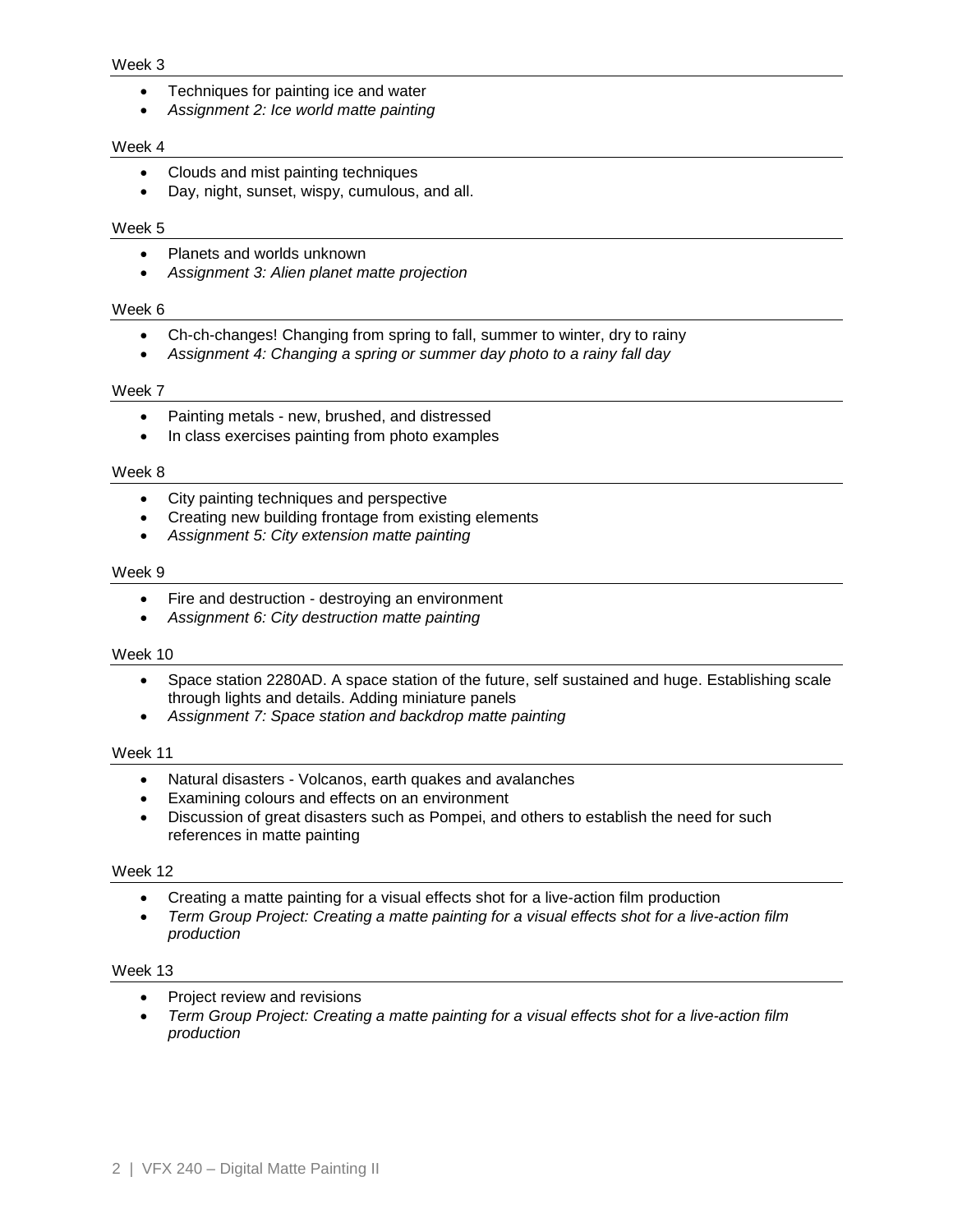#### Week 14

- Project review and revisions
- *Term Group Project: Creating a matte painting for a visual effects shot for a live-action film production*

#### Week 15

*Term Group Project: Project presentations and critique*

| <b>Evaluation Profile</b> |      | <b>Grading Profile</b> |                |                |                 |
|---------------------------|------|------------------------|----------------|----------------|-----------------|
| Participation/Attendance  | 10%  | Excellent              | $A + 95 - 100$ | A 90-94        | $A - 85 - 89$   |
| Assignment 1              | 5%   | Good                   | $B + 80 - 84$  | <b>B</b> 75-79 | <b>B-</b> 70-74 |
| Assignment 2              | 10%  | Satisfactory           | $C + 65 - 69$  | $C$ 60-64      | $C - 55 - 59$   |
| Assignment 3              | 5%   | Minimal Pass           | D 50-54        |                |                 |
| Assignment 4              | 10%  | Fail                   | $F_{0-49}$     |                |                 |
| Assignment 5              | 10%  |                        |                |                |                 |
| Assignment 6              | 10%  |                        |                |                |                 |
| Assignment 7              | 10%  |                        |                |                |                 |
| <b>Term Group Project</b> | 30%  |                        |                |                |                 |
| <b>Total</b>              | 100% |                        |                |                |                 |

### *Operational Details*

Capilano University has policies on Academic Appeals (including appeal of final grades), Student Conduct, Cheating and Plagiarism, Academic Probation and other educational issues. These and other policies are available on the University website.

### *Attendance*

Attendance will be taken daily and will form part of the final grade (See Evaluation Profile). When students are absent from class, they are still responsible for the material covered during their absence, including announcements, assigned readings and hand-outs.

# *Punctuality*

Punctuality is essential. Students more than 15 minutes late for class, or who leave before the end of class, will be marked absent.

#### *Late Assignments*

All assignments must be delivered at the place and time specified by the instructor. Late assignments will only be accepted if prior approval for a late submission date has been given by the instructor.

# *Missed Exams and Quizzes*

Missed exams and quizzes will be assigned a grade of zero. Students will be allowed to make up exams and quizzes only under the following conditions: if a doctor's certificate of illness is provided; if, in the case of the death of a close family member, a death certificate is provided; if prior approval of the instructor has been obtained.

# *Cheating / Plagiarism*

Plagiarism is the presentation of another person's work or ideas as if they were one's own. Plagiarism is both dishonest and a rejection of the principles of scholarship. All students should familiarize themselves with the University Policy on Cheating and Plagiarism (See the University Calendar) as such behaviour can result in suspension from the University.

#### *Incomplete Grades*

Grades of incomplete (I) will be given if a doctor's certificate of illness (or death certificate in the case of the death of a close family member) is provided, or at the discretion of the instructor prior to the last class in the course. If the date for submission of an incomplete assignment is not met, the grade will automatically revert to the grade based on the student's achievement at that time.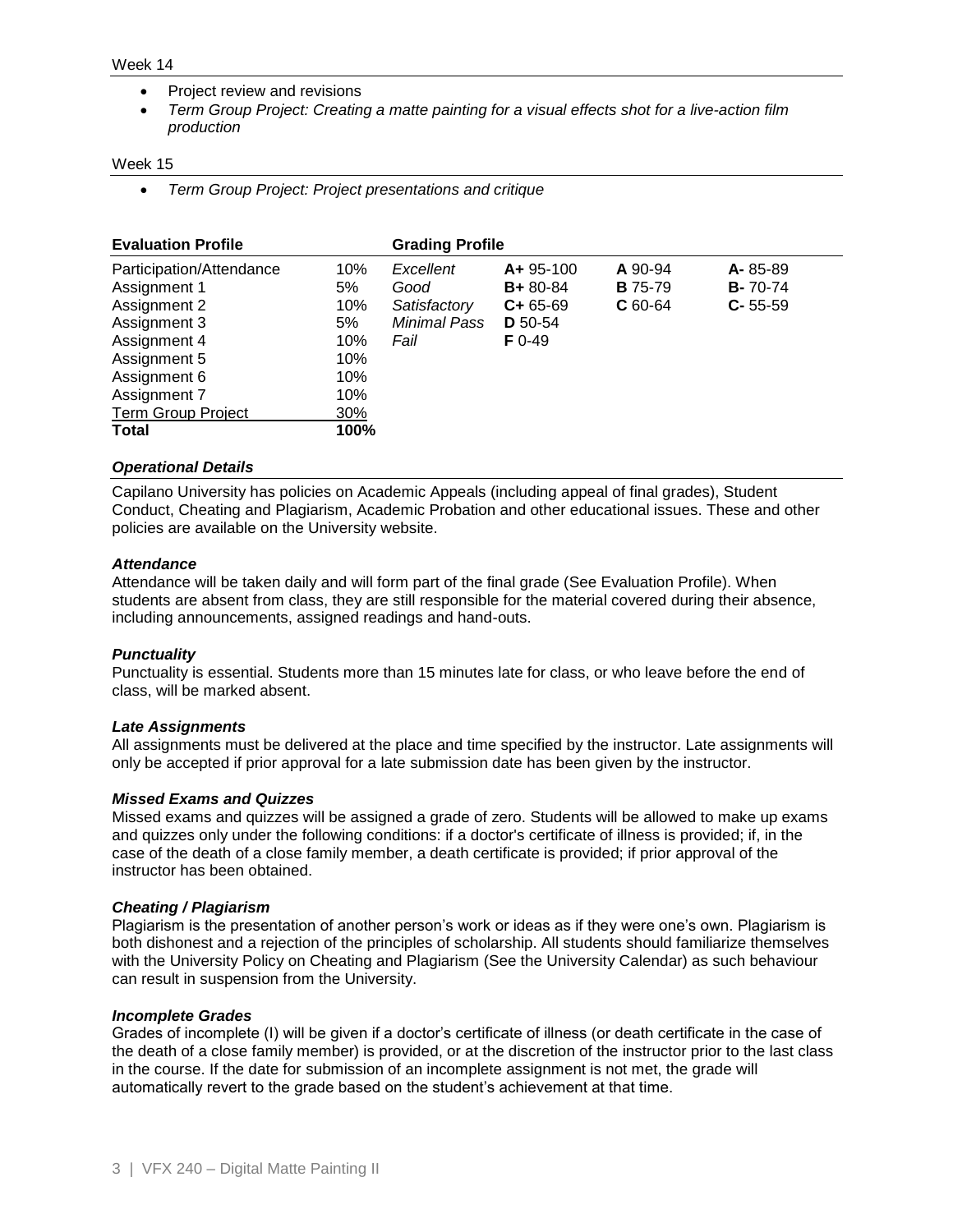# *Failed courses*

Students who fail a visual effects course will not be permitted to register for visual effects courses in the following terms.

# *English Usage*

All written work submitted must use good academic English and follow the guidelines provided in the Capilano University Guide to Writing Assignments (available from the University Bookstore). It is the responsibility of students to proof-read all their writing for any grammatical, spelling and stylistic errors. If students anticipate difficulties, help is available through the Writing Centre (details available from the Visual Effects Department).

# *Studio / Filming Discipline*

Students must be dressed appropriately. Wet and cold weather requires waterproof and warm clothing. Students are required to wear work clothes for technical and production sessions. Clothing may be subjected to dirt, paint and dust. Sturdy shoes are a must. No food or beverages are allowed on set during production activities and during technical classes. Disruptive students will be asked to leave.

# *Computer Course Requirements / Responsibilities*

You are expected to abide by the Statement of Appropriate Use of Information Technology Facilities and Services in any use of computers at the University. This statement can be obtained from your department, the Library, Computer Services or on the University website.

# *Electronic Devices / Laptops*

Use of electronic devices is not allowed during class time, except at the discretion of the instructor.

# *Computer Lab Usage*

No food or beverages are allowed in the University's computer labs at any time. At no time may students download any form of data from the Internet. Students must not abuse internet privileges by visiting inappropriate or illegal websites. Students are expected to abide by the Statement of Appropriate Use of Information Technology Facilities and Services in any use of computers at the University. This statement can be obtained from the department, the Library, Computer Services, or on the University website. Intentionally opening and/or altering other students' projects will not be tolerated. Respect for other students' work is of utmost importance. Offences regarding the above will result in the "0" mark in the participation grade, and restricted access to facilities.

# *Participation*

Students will be evaluated on the quality, frequency and relevance of their comments, questions, observations and discussions of weekly course content; on their active engagement in in-class assignments; on their completion of required lab hours (if any) and on their work-in-progress.

# **Visual Effects Standards for Professional Behaviour**

Professional behaviour is essential in employment situations in the film and television industry. Professional behaviour, combined with professional artistic and technical skills are the essential components that directors, producers, writers, actors, cinematographers, editors, agents, funders, broadcasters and distributors consider when deciding to build a team, hire, cast or green light a project. By acknowledging this, the Digital Visual Effects program fosters professional behaviour by evaluating each student according to these standards.

In all student group projects, professional behaviour forms part of the mark. Students will be given interim reports in order to adjust behaviour that needs improvement. These standards reflect the values of professionalism in the film and television industry and represent the expected standard of behaviour required for employment in the field.

Students are expected to demonstrate a professional attitude and behaviour towards their work, fellowstudents, and their instructors. Students should demonstrate reliability, respect for and co-operation with colleagues. A willingness to work calmly and courteously under difficult conditions as well as a determination to achieve first-class work while meeting deadlines is necessary in this course. Students should have respect for equipment and systems, and a constructive response to criticism.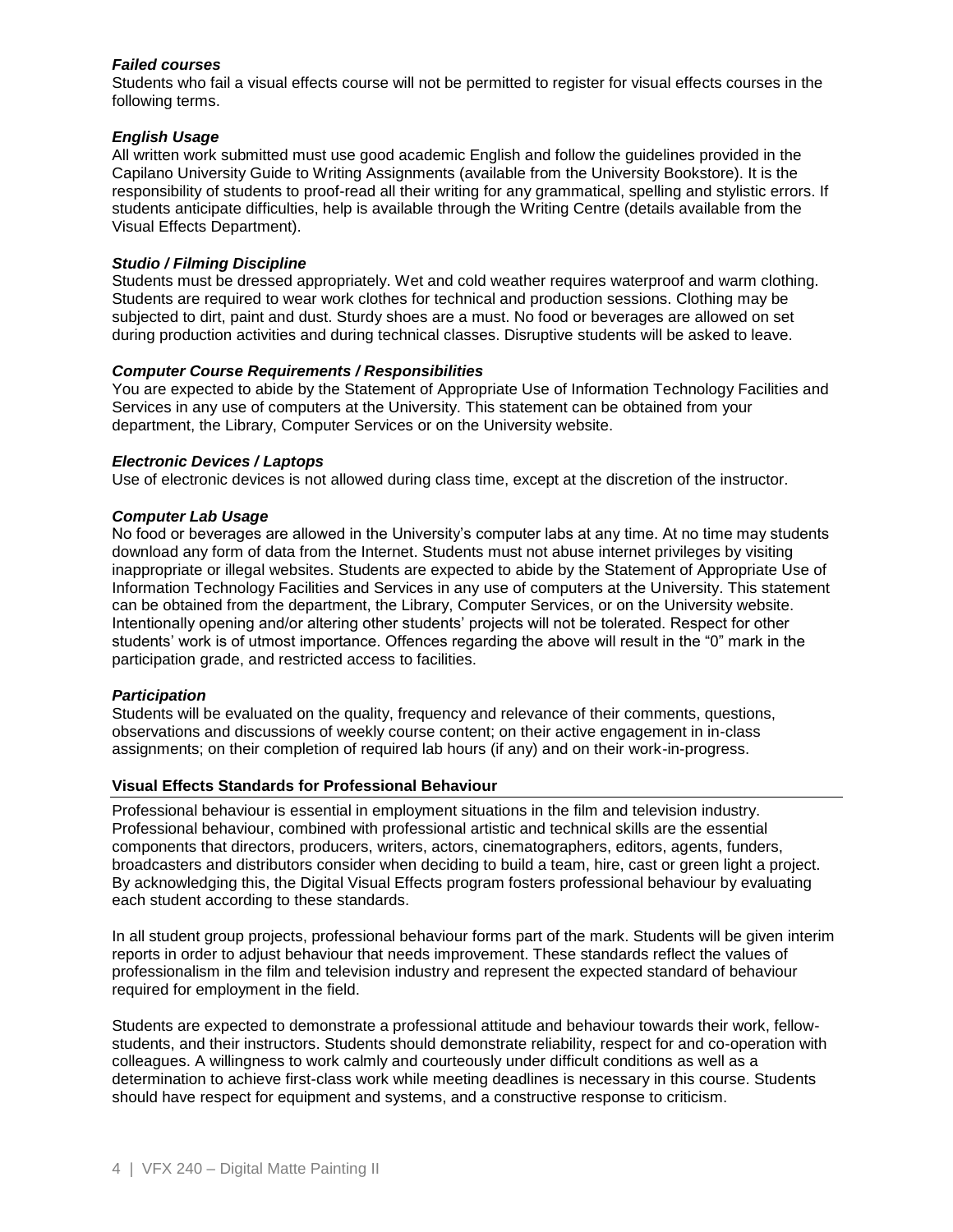The desired behaviours are described below as "outcomes" which are followed by a list of criteria against which the student's behaviour will be measured.

# **Professional Behavioural Outcomes and Measurement Criteria**

# *1. Ability to work in peer groups.*

Measurement criteria - The student demonstrates:

- leadership by proposing goals and tasks, initiating discussion and keeping peers focused
- reinforcement of others by, verbally or non-verbally, encouraging and supporting others and giving recognition for contribution
- openness and acceptance of others' ideas
- mediating by persuading members to analyze constructively differences of opinion, by searching for common ground and compromising one's own opinion to completion of the task
- challenging by seeking information or elaboration from others to clarify their ideas
- summarizing, evaluating and closing by restating major points, helping to assess group process and decisions and by defining completion

# *2. Self-awareness, self-care, self-learning (self-motivation).*

Measurement criteria - The student demonstrates:

- a reflective practice which allows the student to be aware of his/her own competence in his/her position in a production
- an awareness of internal and external factors in one's personal life and how they can affect professional performance
- the ability to identify, research and develop gaps in one's own knowledge, skills and abilities
- the ability to accept, evaluate and respond appropriately to professional criticism

# *3. Ethical standards*

Measurement criteria - The student demonstrates:

- honesty
- sense of duty
- accountability
- integrity
- commitment
- respect for colleagues' dignity
- respect for University property
- respect for the School of Motion Picture Arts

# *4. Good work habits*

- Measurement criteria The student:
- shows up on time for meetings, presentations or shoots
- does not miss meetings, presentations or shoots
- dresses appropriately for on-location shooting
- creates effective and legible notes or paperwork
- shows appropriate adherence to the hierarchy on the set

# *5. Time management*

Measurement criteria - The student:

- meets project deadlines
- is prepared for presentations and on-set shoots
- completes tasks on time

# *6. Critical thinking and problem solving*

Measurement criteria - The student:

- applies an appropriate model to assess problems facing the task at hand
- clearly (and collaboratively if necessary) recommends appropriate choice of action
- can clearly defend outcomes in a professional and ethical manner